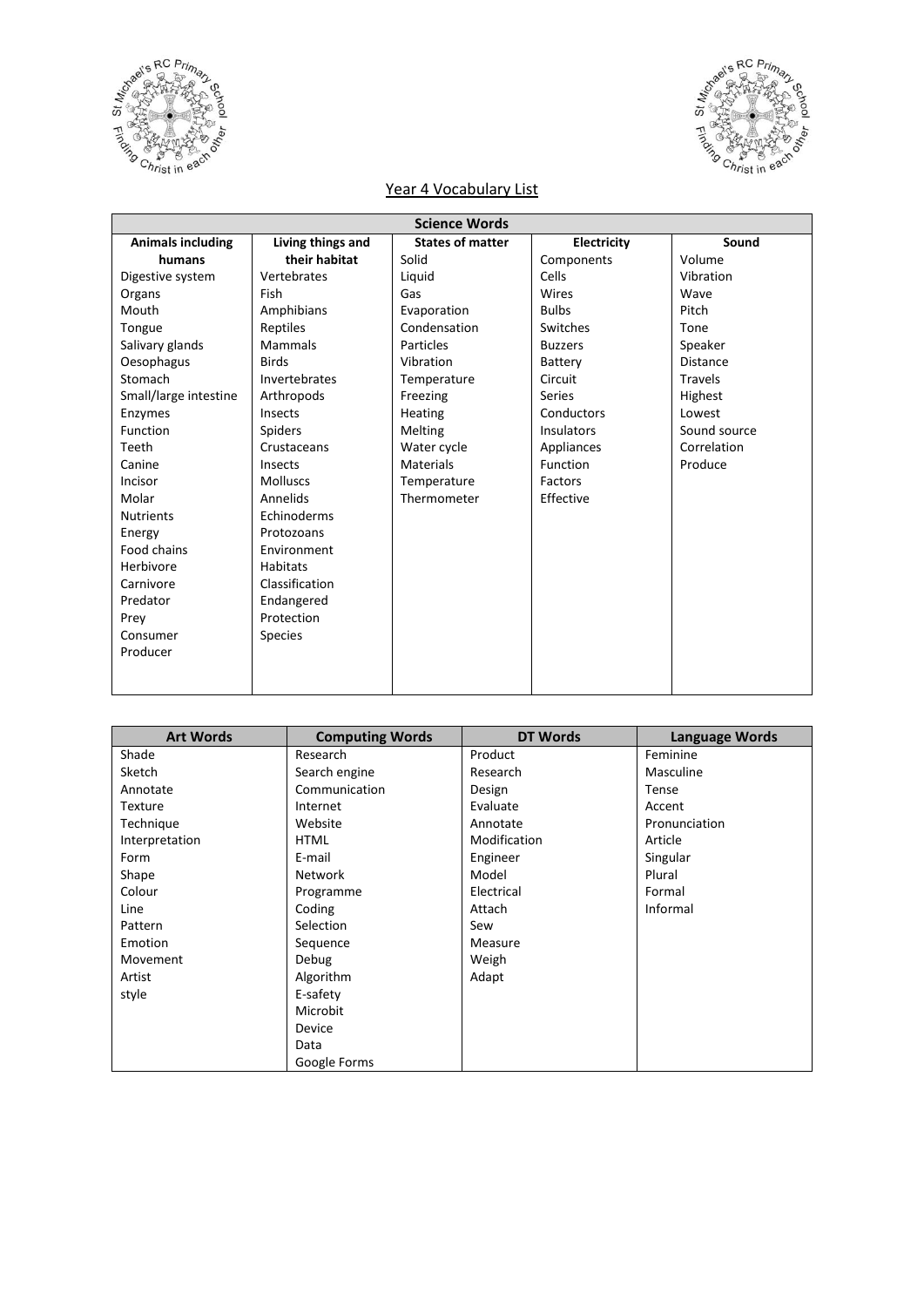



| <b>Geography Words</b>     | <b>History Words</b> | <b>Music Words</b> | P.E. Words         | R.E. Words            |
|----------------------------|----------------------|--------------------|--------------------|-----------------------|
| Location                   | Primary source       | Performance        | Control            | Christian             |
| Region                     | Secondary source     | <b>Notes</b>       | <b>Balance</b>     | God                   |
| Continent                  | Account              | Harmony            | Co-ordination      | Jew                   |
| Country                    | Artefact             | Beat               | Flexibility        | Jesus                 |
| County                     | Ancient              | Tempo              | Stamina Dance      | <b>Disciple</b>       |
| City                       | Civilisation         | Pitch              | Gymnastics         | Apostle               |
| Town                       | Conquest             | Tone               | Athletics          | Scripture             |
| Village                    | Invasion             | Timbre             | Team               | Gospel                |
| Hemisphere                 | Emperor              | Genre              | Contact            | Testament             |
| Equator                    | Empire               | Instrument         | Pass               | Prophet               |
| Longitude                  | Settlement           | Orchestra          | Defence            | Parable               |
| Latitude                   | Century              | Choir              | Attack             | <b>Belief</b>         |
| <b>Tropic of Capricorn</b> | Decade               | Verse              | Invasion games     | Symbol                |
| <b>Tropic of Cancer</b>    | Chronology           | Chorus             | Net and ball games | Sacrament             |
| Climate                    | Timeline             | Instrumental       | Score              | Reconciliation        |
| Vegetation belt            | BC/BCE               | <b>Bridge</b>      |                    | <b>Holy Communion</b> |
| Map                        | AD/CE                | Lyrics             |                    | Altar                 |
| Key                        | Era                  |                    |                    | <b>Bible</b>          |
| Atlas                      |                      |                    |                    | Eucharist             |
| Coordinates                |                      |                    |                    | Pentecost             |
|                            |                      |                    |                    | Parish                |
|                            |                      |                    |                    | Community             |

| Words from the     | Words from phonics | Words from the NC | Latin root words | Greek root words |
|--------------------|--------------------|-------------------|------------------|------------------|
| academic word list |                    | spelling lists    |                  |                  |
| Authority          | Trouble            | actual(ly)        | Abdomen          | Autobiography    |
| <b>Distribute</b>  | Disappoint         | answer            | Agenda           | <b>Biology</b>   |
| Significant        | Misbehave          | arrive            | Atrocity         | Chronological    |
| Appropriate        | Inadequate         | bicycle           | Etc.             | Dynamite         |
| Category           | Gardening          | breathe           | Futile           | Dysfunctional    |
| Conclude           | Forgetting         | busy/business     | Impromptu        | Telegram         |
| Perceive           | Pyramid            | caught            | Major            | Homonym          |
| Relevant           | Illegible          | century           | Naïve            | Hydration        |
| Specify            | Immature           | circle            | Obvious          | Microscope       |
| Sufficient         | Irresponsible      | consider          | Plausible        | Monotonous       |
| Emphasis           | Reappear           | decide            | Precarious       | Antonym          |
| Emerge             | Submerge           | different         | Rapport          | Synonym          |
| Parallel           | Supermarket        | disappear         | Versus           | Phobia           |
| Predict            | Anticlockwise      | earth             | Via              | Photograph       |
| Professional       | Autobiography      | enough            | Vice versa       | Technique        |
| Perspective        | Information        | experience        |                  | Television       |
| Generation         | Dramatically       | extreme           |                  | Thermometer      |
| Accurate           | Measure            | favourite         |                  |                  |
| <b>Diverse</b>     | Creature           | forward(s)        |                  |                  |
| Enhance            | Decision           | grammar           |                  |                  |
| Incentive          | Hesitation         | guard             |                  |                  |
| Voluntary          | Expression         | heard             |                  |                  |
| Media              | Comprehension      | height            |                  |                  |
| Intervene          | Musician           | imagine           |                  |                  |
| Identical          | Character          | important         |                  |                  |
| Eliminate          | <b>Brochure</b>    | island            |                  |                  |
| Accumulate         | Tongue             | knowledge         |                  |                  |
| Appreciate         | Antique            | library           |                  |                  |
| Clarify            | Fascinate          | medicine          |                  |                  |
| Contradict         | Neighbour          | minute            |                  |                  |